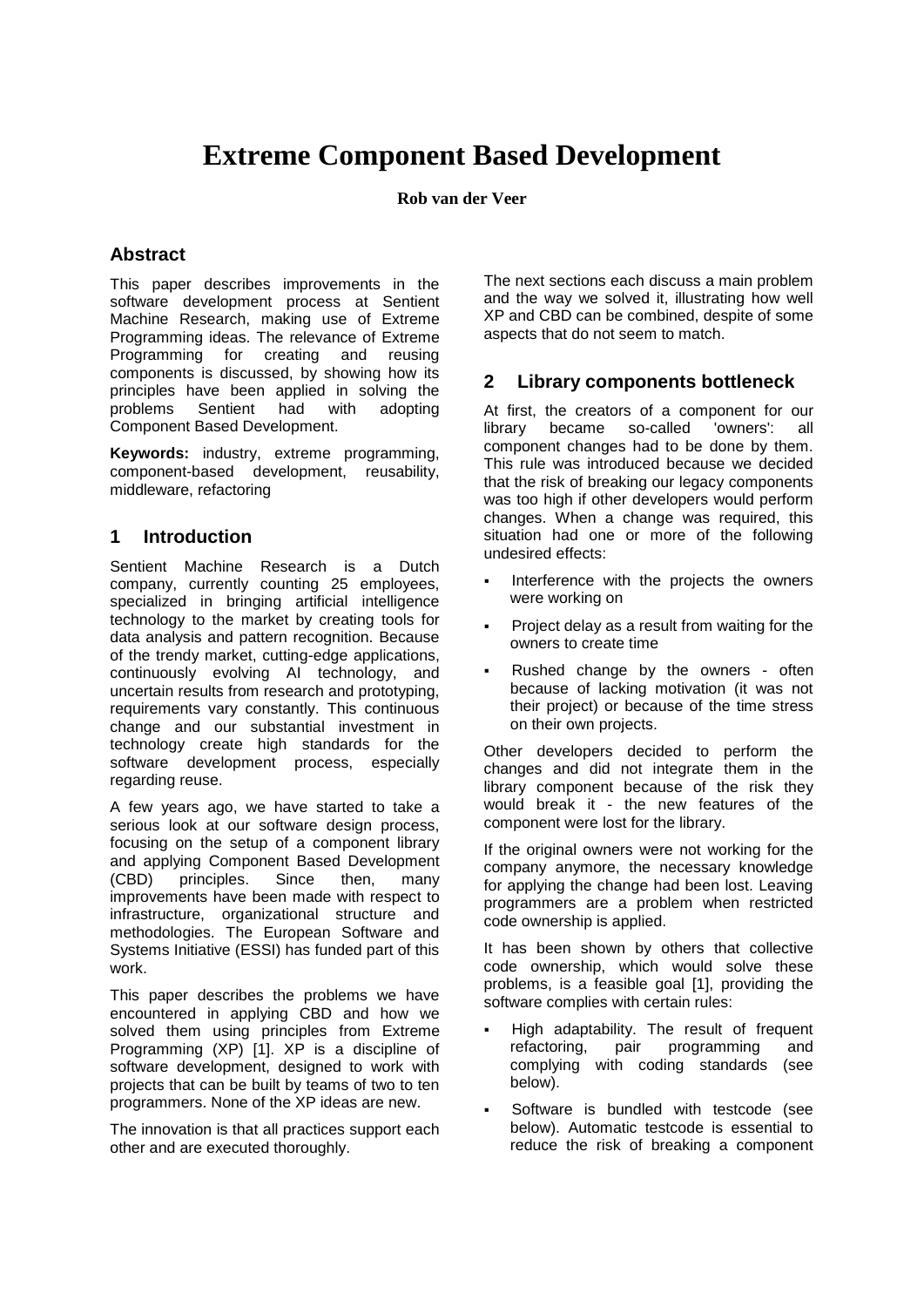when applying a change. In addition it serves as documentation of the use cases.

The illustrated problems made us decide to adopt collective code ownership based on the ideas from Extreme Programming; component changes can be done by any programmer, unless the changed component is tested and the code is integrated right away, to reduce the chance of multiple changes happening at the same time. Hence, we first added the requirement for a component to be bundled with testcode for full functionality testing, adopted pair programming (see *quality* section), created code standards, and started training developers to write more readable code. Next we had to further address component adaptability, which already was a problem in our company, even for the owners themselves.

## **3 Insufficient adaptability**

Components are hard to adapt, because preserving component quality is essential – developers need to rely on library components in their project. So whenever a component was modified in our library, changes to the existing code were kept to a minimum, reducing the risk of introducing bugs. Typically, this resulted in bad structure (*spaghetti code*), where the new feature did not really fit in and redundant code was created. If the component is seen as a machine, this way of writing new code can be seen as attaching another machine on the outside of the existing one. The changes through time could often be identified in our code by looking at subclasses that were created to carefully introduce changes – resulting in unreadable code.

Components adaptibilty is important because reusable components are subject to change in every project in which they are reused. Furthermore, when creating components to be used in a software system, the requirements not only change when system behavior has to change, but also when system design changes. Therefore component requirements are often altered during the development process - when the customer and when the developers want the system to behave differently (for example during refactoring).

In his book [1], Beck talks about the schoolbook example of software change costs rising exponentially over time. Because of modern tools and methodologies, software engineering has somewhat reduced this exponential increase. He states that the only way of making the costs rise very slowly is to put an emphasis on continuous refinement of the program design (i.e. refactoring). A component probably has to be changed long after the project in which it originated was finished, and maybe even by other developers, so keeping the cost of change low over time is essential.

### **3.1 Refactoring**

Repeatedly applying changes to our components has resulted in unreadable structure and because of that, bad adaptability even for the original developers. Extreme Programming states that after or during a change, *refactoring* [2] has to be applied when clear structure or adaptability is at risk. If so, you are doing more work than actually needed that moment, but it ensures you can add the next features in a reasonable amount of time.

Refactoring is the process of taking an object design and rearranging it in various ways to make the design more flexible and reusable. There are several reasons for doing this; efficiency and maintainability being probably the most important. Refactoring eliminates redundancy and *ugliness*, and increases simplicity and clarity.

XP states that this frequent refactoring is only possible when other practices are applied: pair programming (for reducing risks in the restructuring, see the *quality* section), and unit testing (for testing if the refactoring did not alter the behavior, see the *quality* section). As discussed earlier, we already raised our standards for readability and required testcode bundling. Hence, the necessary practices for refactoring were already there. To promote refactoring, we motivated the developers by explaining the advantages of refactoring and by teaching them appropriate techniques.

Initially, there was some concern in the company about interface changes through refactoring. Changing the interface puts component users in the difficult situation where they have to decide if they need to start using the improved component and change their code accordingly. However, the goal of refactoring is not to change the behavior, hence the chance that an interface changes during refactoring is small. If it does occur, for example to make the interface more elegant, there are ways around this problem, by adding a new interface when changing it, while still supporting the previous one. How easy this is, depends on the used middleware (if any). When COM or C++ is used, our standard is to create a new interface and implement the old interface with it.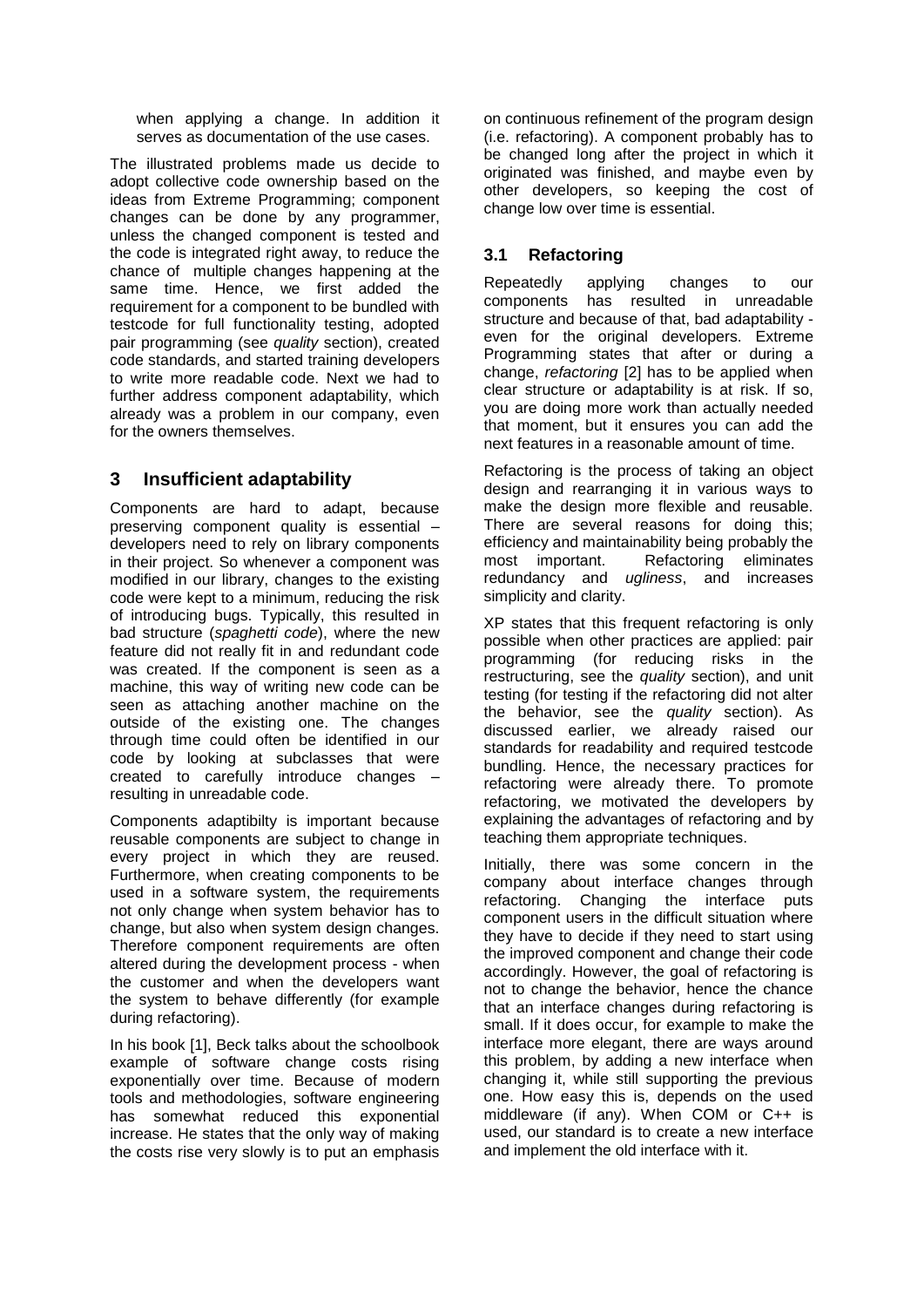# **4 Insufficient quality**

Component quality is of course important because it not only pays off in the current project, but also in future projects. According to XP, component quality is affected by several combined practices, where pair programming, unit testing and planning are the most important. Furthermore, software quality is highly related to software adaptability (see previous section), because the risk of introducing a fault is by definition smaller in case of high adaptability; changes to software that is not fully understood are likely to cause problems.

#### **4.1 Pair programming**

'Pair programming' means that two programmers, in the same role, sit behind one workstation. This approach increases quality because one person is programming while the other is observing and providing immediate feedback.

At first, pair programming seemed not very useful to us, especially to our management, until we realized we were already doing it successfully in several cases - mostly complex jobs or jobs under high time pressure. Currently, we are applying pair programming more and more. Prototyping jobs or other projects with reduced complexity and risk are still done by a single programmer. Whenever there is doubt we perform peer review of code changes. By doing so we are learning when to decide to program in pairs and when not.

## **4.2 Unit testing**

XP's states that a piece of software should always have automatic test tools, created by the developer of the software, as a first task – before any component code is written. Apart from serving as sample code / documentation this testcode increases quality because:

- Every time a component is changed, the testcode can be used to test if quality is maintained.
- The software module is tested in its full functionality instead of testing it inside the an application, which tests all features of the application but not necessarily of its modules. For this reason, unit tests improve component quality in generic situations, outside of the current projects scope.
- The programmers themselves are responsible for testing their software. This is

contrary to the common belief that it's better to let others do the testing because other people think different and might think of situations where the software fails. Letting developers create the testcode themselves has several advantages: the developer has better understanding of functionality boundaries and critical sections that need to be tested. That way the developer feels more responsibility: instead of just releasing the software and let the testers test it in all kinds of circumstances, the developer is forced to anticipate these circumstances in advance (by writing the testcode) and hence prevent bugs instead of fighting them.

 Because programmers write testcode for their own components first, they are forced to take on the role of component user, resulting in interfaces that are more straightforward.

At Sentient, we adopted the unit testing principles. However, testing is still done manually in some user interface situations because exact user interaction is hard to simulate. In order to reduce the risk of oversight we often apply pair programming when creating unit tests - mostly by letting another developer take a second look at the created testcode.

## **4.3 Planning**

XP planning is a kind of timeboxing: time limits are set for each element of the system, by the developers themselves. Developers have the best knowledge of what needs to be done, so it is important that they learn to make time estimates. Furthermore, the motivation to make it in time is higher than when others impose a deadline - they cannot blame somebody else making a bad estimate.

In order to improve the estimation capabilities, it's important to inform the programmers with the actual time taken for each element. It is also important to make the estimate elements small, possibly by spitting up a process into milestones.

Whenever a deadline is not going to be made, XP stresses that secondary features should be dropped instead of quality. At Sentient we have been doing timebox planning by developers for a long time, but unfortunately quality has often been the victim of bad planning. Recently, we have started making feature priority lists with the customers, to be able to start with the most important ones. Project leaders are now aware that low-priority features have to be dropped as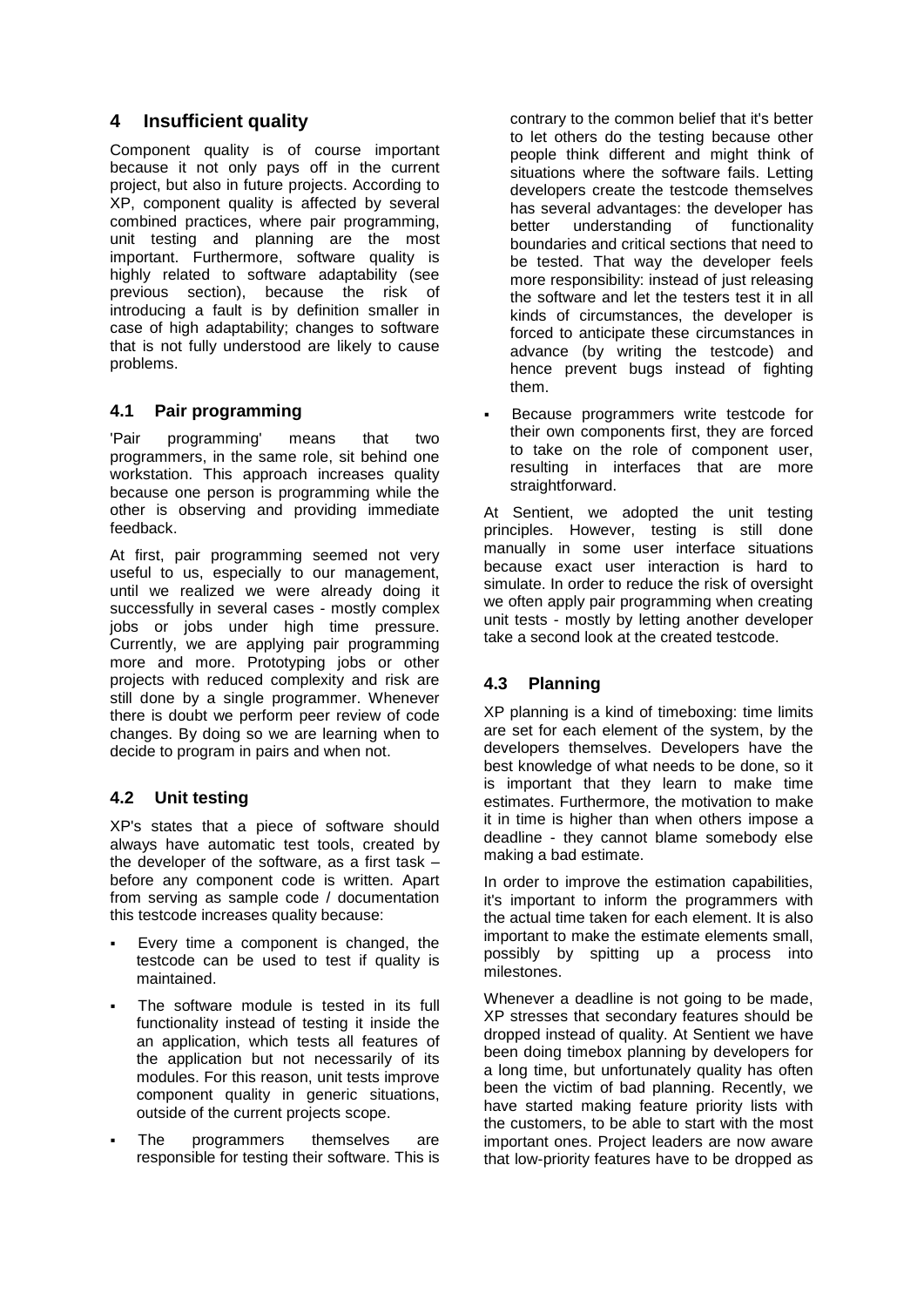soon as a schedule turns out to be too tight, instead of rushing the completion.

### **5 Middleware complications**

During the 7 years in which we have used our middleware standard COM we learned about its merits and its shortcomings. We realized these shortcomings were going to be a real problem if we would create a typical CBD component library: a database of components that can be used to build systems using a standard middleware solution, and therefore are required to have a middleware-compliant interface (e.g. DCOM, CORBA). This technology allows using any type of components from anywhere, which is great - but there's a price to pay:

- Implementing the middleware interface takes time. Several programming languages are used within Sentient and therefore components typically start out as native classes or sets of routines. Converting a class to a COM component is easy for just a few languages (e.g. Visual Basic).
- The middleware interface is typically less powerful than a native interface. For example the possibilities with C++ interfaces are much greater than with a COM interface [3]. A further restriction is the way the component is going to be used - for example: memory pointers are out of the question if the component is going to be used by a Visual Basic tool or if it has to run out of process [3].
- Middleware interfacing is often slower, because of two reasons: 1) virtual functions are used [3], which means a small performance penalty, and 2) data often has to be communicated in less efficient ways because of the less powerful interface. For example: as mentioned above, memory pointers cannot be used in some cases, so a datastructure has to be communicated using a COM object for each element in the datastructure, which introduces memory and processor overhead.
- Dynamic linking creates versioning problems

#### **5.1 Versioning problems with dynamic linking**

Dynamic linking means that components are used in an opportunistic way: at the moment it is needed, the software actively requests a link

to a component from the operating system or middleware. In static linking, the component is embedded into the software.

The advantage of dynamic linking is that component does not have to be loaded more than once on a machine, which is especially useful for system components. For other components, dynamic linking has shown to have many disadvantages, in our practice.

The problem with dynamic linking is that you don't know if you get the same component with which you developed the software, causing the following problems:

- Upward version incompatibility of components: Often, only one version of a component can be present on a machine preferably a recent version. The problem is that not all components have been tested with that version, which may cause failures. This happened many times at Sentient, and not just with our own software.
- Clutter of dependent components: Sometimes component versions have different identities (filenames), mainly because of the compatibility problem mentioned. That way, every component is able to load the exact component version it needs. This results in more than one version of the same system software loaded in memory, causing performance problems.

The solution to this problem, called *side-by-side installation*, is to bundle software with the components of the exact same version it was created with, and make sure they stay on the system. In COM this would mean forcing the component to have a unique component identity (classID, progID and filename), and storing it in the same location on the file system as the main software, instead of a system location. Microsoft has decided to support this kind of installation in their new operating systems (Windows 2000, Windows 98SE).

By doing so, the advantages of dynamic linking are taken away and static linking becomes a more obvious option. Furthermore, the middleware component administration has to store much more component references, which can reduce performance.

These are the biggest problems Sentient has experienced with third party components, especially because the side-by-side installation is very hard to apply on binary components. That is why we decided to focus more on open source third party components, which are unfortunately still uncommon.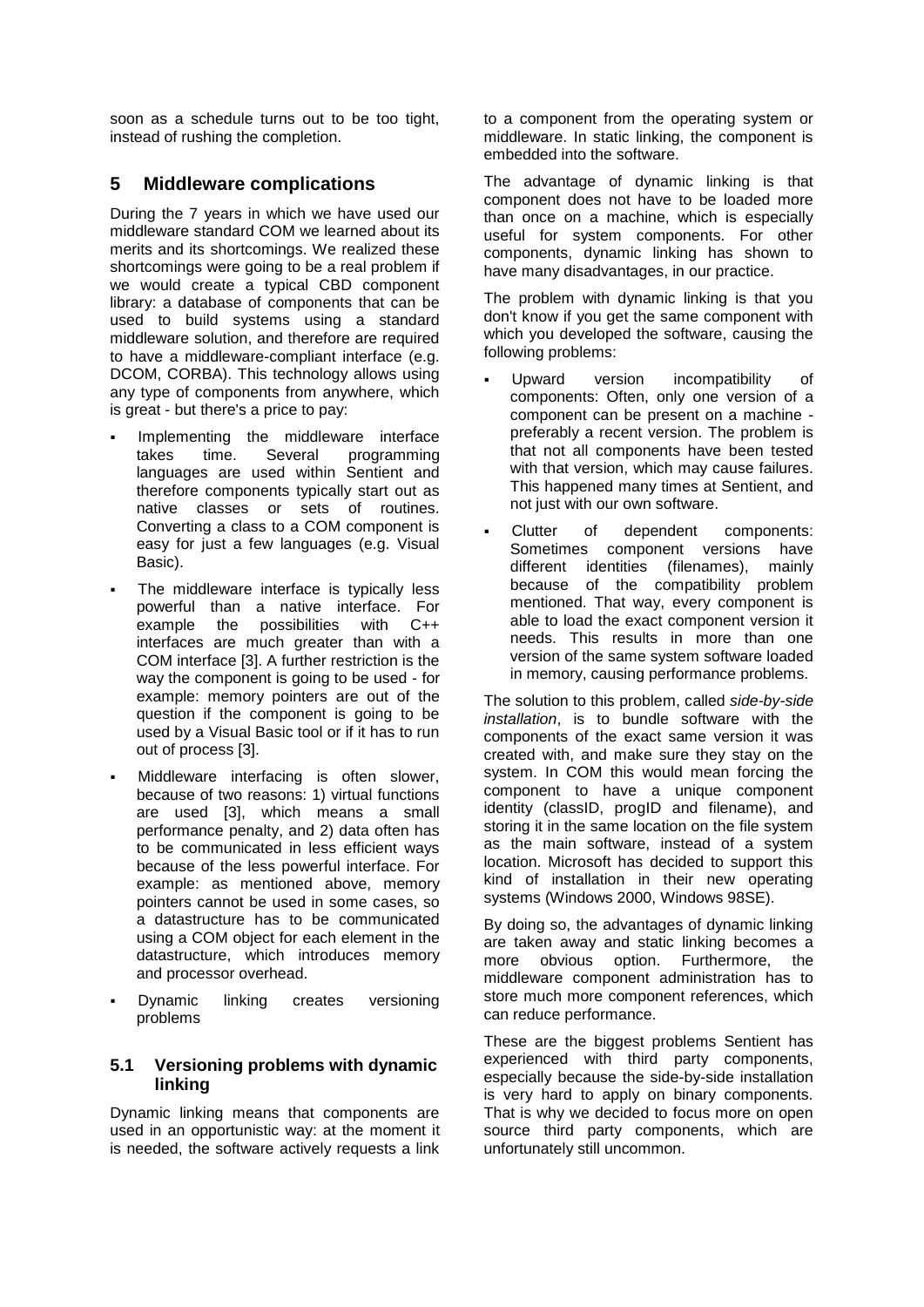#### **5.2 Our solution**

Because of the discussed middleware complications, we have decided to follow the XP principle 'Build what you need and nothing more', when it comes to component interfaces. This means that components keep their native form and can be published in the library as such. Therefore, some of our components are C-libraries, or Prolog procedure code, which are not accessible from other languages. The component can always get a middleware interface later, when it actually turns out to be reusable in a project written in a different language or on another platform. This also decreases the pressure on creating components - extra effort is postponed to the project that is going to reuse it.

Because most component library systems assume a standard interface form, we had to create our own library system, based on a file system database with the following component types:

Source code procedures/ classes

- C libraries
- Windows DLL's
- COM DLL's
- COM controls (OCX)
- COM EXE's

#### **6 Small component production**

Our component library did not grow as much as we had hoped for because of the following reasons:

Publishing a component required the developer to take responsibility for maintaining it, creating stress and consuming time

A library component required extra effort in documentation

A library component had to be extended with features by anticipating the generic purpose. Such features are not needed in the current project and therefore put an unanticipated pressure on it.

Reusable elements were hard to extract from our software structures, in which clean design had been eliminated by applying change after change without restructuring.

#### **6.1 Our solution**

By introducing collective code ownership (see above) we took away the pressure of being responsible for all component changes as a component creator.

By increasing our adaptability standards (see above), the documentation requirements of a library component became the same as for any other piece of software; hence the second obstacle for publishing a component was removed.

Extreme Programming assumes 'you aren't going to need it' when it comes to anticipating future requirements. In contrast, component based development dictates that a full-featured component should be produced, by generalizing the current component requirements. We recently adopted the XP principle to build components exactly how they are needed and nothing more. By doing so, the developer can focus on what is important and does not have to create extra features, with the risk of it being unneeded after all or not meeting future requirements. We already had decided to apply this principle to interface standards (see above). By not forcing the developer to do anything outside the scope of the current project, we took away the third obstacle of publishing a component.

At first, there was some resistance within the company against this new approach because it was expected to result in rigid components. This opposition however, turned out to be unjust given the fact that software always needs to have some flexibility in order to cope with changes, even for the current project. Furthermore, if the project's goal is to deliver a flexible system, flexibility is part of the requirements and consequently will be implemented. The idea is to not make it more flexible than specified

By taking away the extra effort needed for publishing a component, there is no more interference in a project when it has a component spin-off, apart from some small administrative work. Modifications that might be necessary for reuse are made later, in the budget of the appropriate project, relying on the adaptability and code clarity, established through XP principles.

These measures have resulted in a higher component production already, although it is too early to tell if it is significant. Still, running projects are already less bothered whenever a components are created from them.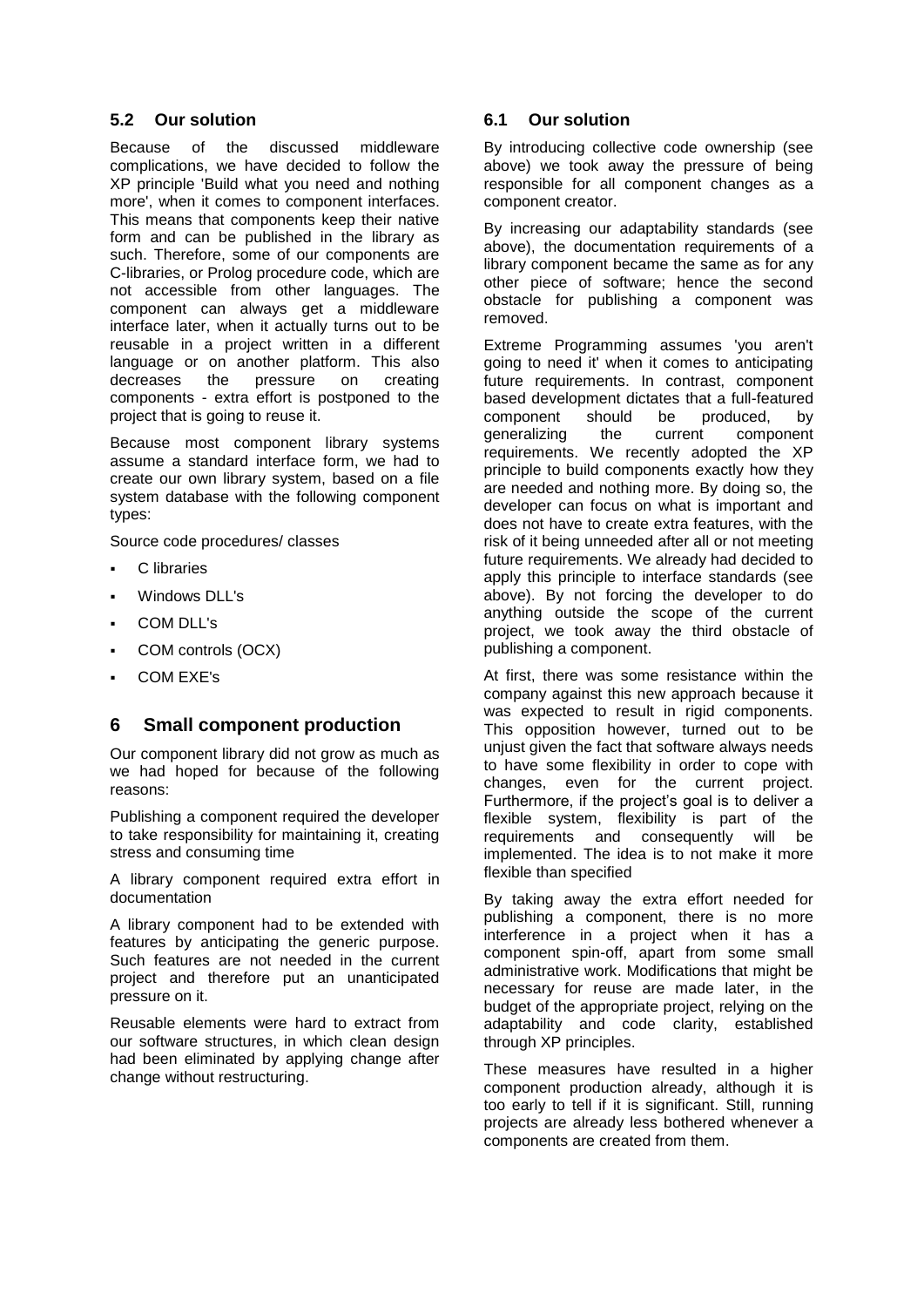#### **6.2 Creating components through refactoring**

By frequent refactoring we also expect to increase component production because many refactoring practices focus on isolating reusable elements. The following refactoring methods generate reusable components from software:

**Inheritance refactoring**: 2 classes that implement similar behavior are made to use one shared superclass. Chances are higher that this superclass can be reused in other software, simply because its functionality is more abstract than its subclasses.

**Composition refactoring**: one class implementing two responsibilities that are not related very much, is refactored into two different classes. Creating smaller classes does not make the current system lighter, but it improves reusability because smaller, more lightweight parts can be reused.

## **7 Insufficient communication**

Often, as was the case at Sentient, a software development organization is separated into groups (e.g. departments, rooms, offices, product lines), each with its own subculture (standards, values, technology). One of the goals of Component Based Development is to increase the reuse of software within an organization. Bringing subcultures together is essential for that reuse to succeed, in order to understand each other's components and documentation.

Within Sentient, many of the process improvement efforts are focused on improving communication, mostly through the use of tools such as electronic discussion groups, requirement and change management, automatic change notification, a searchable knowledgebase and messaging tools. Other improvements have been the development of unified terminology, documentation rules and coding standards.

Because of the importance of code as a communication means, we developed a standard for every language used, as well as a standard for commenting code. We configured a commercial reporting tool to use these comment templates to create hypertext manuals of the code. These manuals are directly available from the development environment, in a context sensitive way. There is no other code-documentation than the code and its comments, just as XP prescribes.

For components, there are two kinds of documentation: for the component developer and for the component user. The latter carries a special tag in Sentient's comment standard, so two documentation reports can be generated: one for the developer, and one for the user, containing just an explanation of the public interface.

#### **8 Conclusions**

This paper has shown how we dealt with our problems with Component Based Development by applying Extreme Programming principles. These principles are very well suited for components because they address the relevant key issues: high quality payoff, and long time adaptability. The results are as follows:

- By introducing pair programming, unit testing, frequent refactoring and timebox planning, component adaptability and quality increased.
- Collective code ownership was introduced in order to be able to change a library component quickly and reduce pressure on component creators.
- By building nothing more than exactly needed (keep it simple), unnecessary middleware complications and extra stress on the developer and the project were eliminated. Traditional software design and especially CBD tell us to plan for the future, to design for reuse. In contrast, XP says to solve today's problem and trust your ability to add or change features in the future, when necessary.
- Because of collective code ownership, high adaptability and keeping it simple, most of the reasons for not publishing a component have been removed
- Through constant refactoring, more new components are being created.

There is still a great deal of legacy code that is not very adaptable within Sentient. We treat this code differently than we treat the new sourcecode. Ownership for example is restricted. However, we are constantly refactoring our legacy systems, increasing adaptability, towards collective ownership.